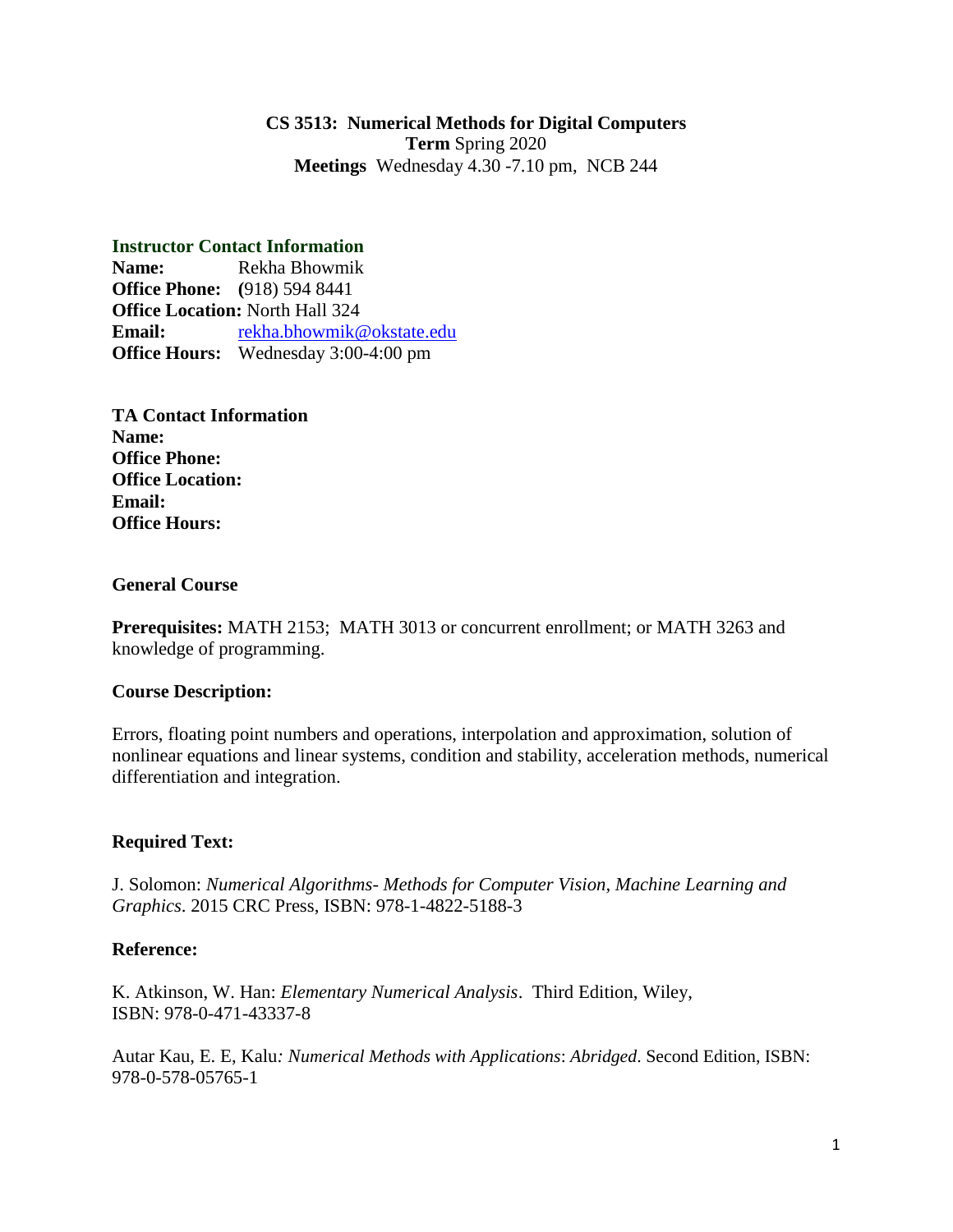| Week #          | <b>Date</b>           | <b>Material to be Covered</b>             | <b>Reading</b>       |
|-----------------|-----------------------|-------------------------------------------|----------------------|
| 1               | Jan 15                | <b>Introductory Material</b>              | Chap 2               |
|                 |                       | Numerics and Error Analysis               |                      |
|                 |                       | 2.1 Storing Numbers with Fractional Parts |                      |
|                 |                       | 2.2 Understanding Error                   |                      |
| 2               | Jan 22                | Numerics and Error Analysis               | Chap 2               |
|                 |                       | 2.2 Storing Numbers with Fractional Parts |                      |
|                 |                       | 2.2 Understanding Error                   |                      |
| 3               | Jan 29                | <b>Linear Systems</b>                     | Chap 3               |
|                 |                       | 3.4 Gaussian Elimination                  |                      |
|                 |                       | 3.5 LU Factorization                      |                      |
| $\overline{4}$  | Feb 5                 | <b>Linear Systems</b>                     | Chap 3               |
|                 |                       | 3.4 Gaussian Elimination                  |                      |
|                 |                       | 3.5 LU Factorization                      |                      |
|                 |                       | Quiz 1                                    |                      |
| 5               | Feb 12                | <b>Taylor Series</b>                      |                      |
| 6               | Feb 19                | <b>Taylor Series</b>                      |                      |
| $\overline{7}$  | Feb 26                | Test 1                                    |                      |
| 8               | Mar 4                 | <b>Nonlinear Systems</b>                  | Chap 8               |
|                 |                       | 8.1 Root-Finding                          |                      |
|                 |                       | 8.1.3 Bisection Method                    |                      |
|                 |                       | 8.1.4 Newton's Method                     |                      |
|                 |                       | 8.1.5 Secant Method                       |                      |
| 9               | Mar 11                | <b>Nonlinear Systems</b>                  | Chap 8               |
|                 |                       | 8.1 Root-Finding                          |                      |
|                 |                       | 8.1.3 Bisection Method                    |                      |
|                 |                       | 8.1.4 Newton's Method                     |                      |
|                 |                       | 8.1.5 Secant Method                       |                      |
| 10              | <b>Mar 16- Mar 20</b> | <b>Spring Break</b>                       |                      |
| $\overline{11}$ | Mar 25                | <b>Accelerating Convergence</b>           |                      |
| 12              | Apr 1                 | Test 2                                    |                      |
| 13              | Apr 8                 | Interpolation                             | $\overline{Chap}$ 13 |
|                 |                       | 13.1 Polynomial Interpolation             |                      |
| 14              | Apr 15                | Interpolation                             | Chap 13              |
|                 |                       | 13.1 Polynomial Interpolation             |                      |
|                 |                       | <b>Quiz 2</b>                             |                      |
| 15              | Apr 22                | Integration                               | Chap 14              |
|                 |                       | 14.2 Quadrature                           |                      |
|                 |                       | 14.3 Differentiation                      |                      |
| 16              | Apr 29                | Integration                               | Chap 14              |
|                 | May 6                 | <b>Final Exam</b>                         |                      |

# **Assignments & Tentative Academic Calendar**